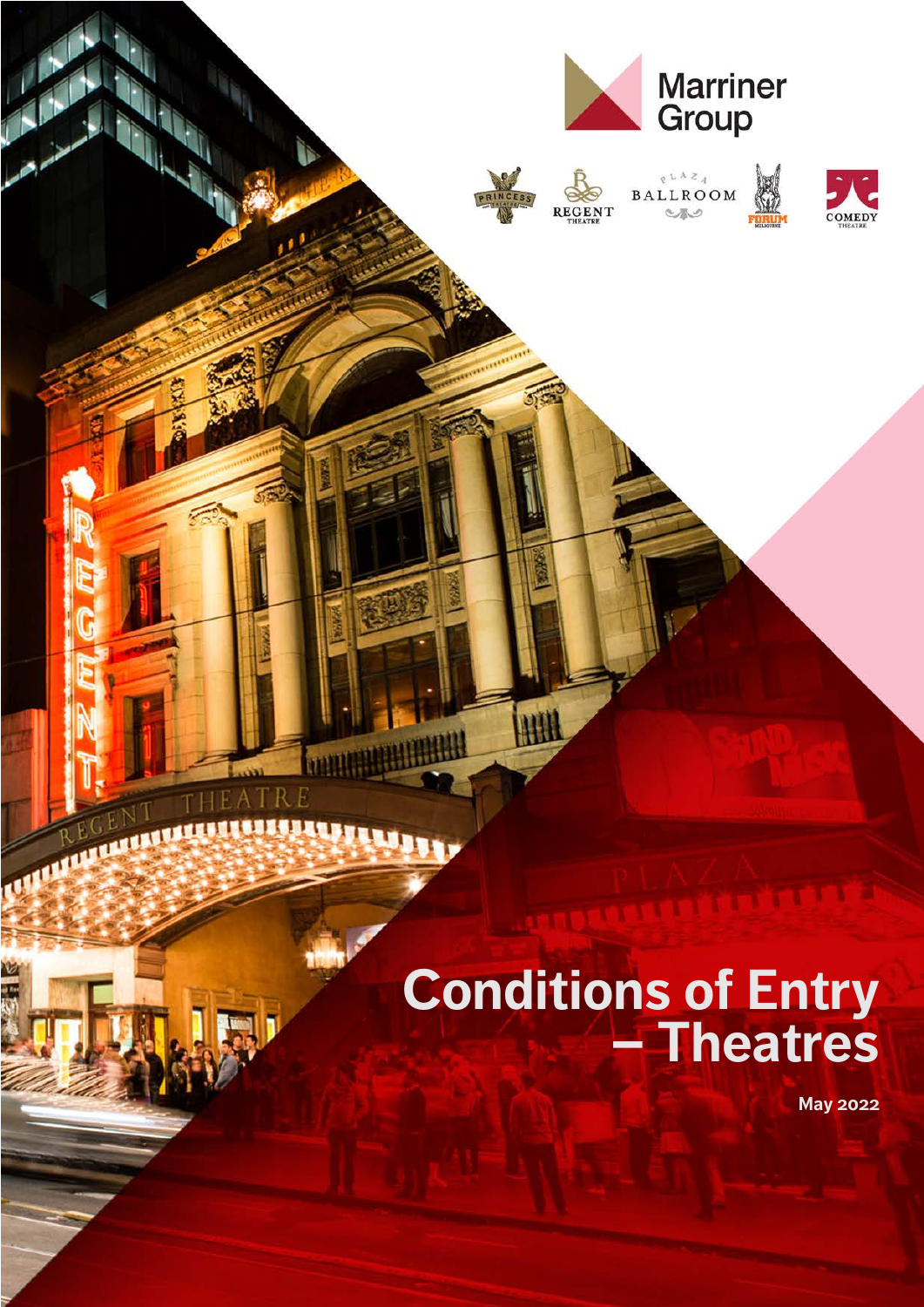

# **Summary of Conditions of Entry – Theatres**

## **We look forward to welcoming you to the Princess, Regent and Comedy theatres. To ensure you have a safe and enjoyable experience, please be aware of the following conditions of entry to the Venue.**

**Have your ticket ready.** Everyone entering the theatre must hold a valid ticket for the duration of your visit.

**If you arrive late, you may need to wait.** Latecomers will only be admitted at a suitable break in the performance as agreed by the event organisers.

**The use of cameras, recorders, and mobile phones is prohibited.** Light from your phone is noticeable to performers and patrons, and ringing phones are disruptive to the entire theatre. Switch off your devices and let yourself be immersed in the performance.

**Marriner Group practices the responsible service of alcohol.** Any breaches of our liquor license or our responsible service of alcohol may result in refused service, refused entry or removal from the Venue.

**Marriner Group values the safety of all patrons.** Security cameras operate throughout the theatre; you and your belongings may be searched on entry; and certain items are prohibited or restricted in what may be brought into the Venue. A list of our security precautions is available on the full conditions of entry on our website or at the Box Office, and our staff can advise if you have any questions.

**Please follow the directions of our staff and signage at the Venue.** We are here to ensure everyone has a safe and enjoyable experience. You must pay close attention to, and comply with, all health and safety directions and protocols. If you do not comply with our directions and protocols, you may be asked to leave the Venue immediately without refund or further recourse.

**Treat each other and staff with respect.** If you feel that your enjoyment of an event is being compromised or your health and safety is being put at risk in any way or by the actions of another person, please contact our staff immediately so that we can try to find a solution.

**Please be mindful of the other patrons.** If you compromise the health, safety, or experience of any person (including patrons and staff) with abusive behaviour or failure to abide by the conditions of entry, you may be relocated, refused entry or removed from the Venue.

**You accept risks of entry.** We aim to provide a safe Venue; however, you enter the Venue at your own risk and are responsible for any personal belongings.

**Stay at home if you are unwell.** Please do not attend the Venue if you are experiencing or exhibiting any [symptoms of COVID](https://www.dhhs.vic.gov.au/victorian-public-coronavirus-disease-covid-19#what-are-the-symptoms-of-coronavirus-covid-19), or isolating due to a positive COVID-19 test. We reserve the right to refuse you entry to the Venue (or require you to leave the Venue) without refund or further recourse if we suspect you have not complied with this requirement.

**We aim to provide a COVID Safe Venue.** Our comprehensive COVID Safe Plan control measures include frequent cleaning and maximum possible ventilation to keep everyone in the Venue safe. Despite this, there remains a risk of transmission, and you enter the Venue at your own risk.

**Be COVID Safe.** Practice physical distancing where possible. Hand sanitiser is available throughout the Venue, so please always adopt good hygiene and respiratory practices.

*The full Conditions of Entry are on the following pages.*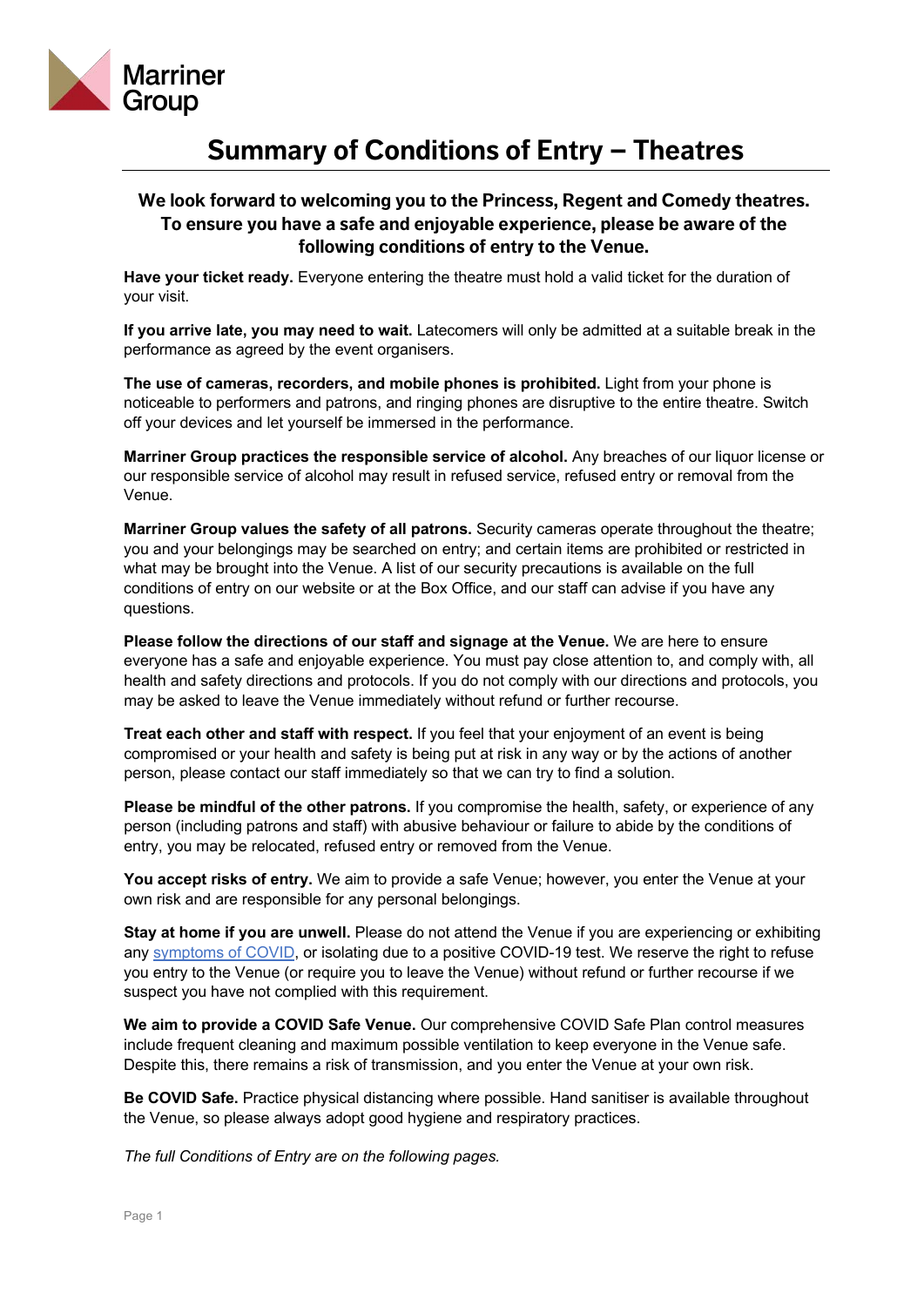

# **Conditions of Entry – Theatres**

Princess Theatre Pty Ltd ACN 007 307 851 (trading as Marriner Group) ("Marriner Group", "We" or "Us") is committed to creating a safe environment for all staff and patrons.

You must follow all directions given by our staff as well as any signage when in the Princess Theatre, Regent Theatre, Comedy Theatre or Forum Melbourne (the **Venue**). You must comply with all the following Conditions of Entry when you visit our Venue.

# **General Terms and Conditions**

# **Entry, Exit and Ejection**

#### **When you enter the Venue:**

- 1) Before being allowed entry into our building, you may be required to:
	- a) Carry a valid ticket or invitation to enter the Venue;
	- b) Present photo identification that is acceptable to our staff to:
		- i) Prove your age and identity as may be required by the law or our staff as the threshold required to attend the event;
		- ii) Provide proof of concession (e.g. proof of age identification or concession card) if you have purchased a concessional ticket for an event;
	- c) Demonstrate that persons under certain age thresholds will be accompanied by a parent or legal guardian at all times within the building;
	- d) Remove hats, hoods, masks and helmets when entering and/or inside the Venue;
	- e) Consent to a physical search as well as a search of your belongings;
	- f) Follow the directions of staff directing any queuing outside or inside the building.
- 2) After you have entered the building, you must:
	- a) Retain your ticket at all times and be able to show it to staff during the event;
	- b) Only occupy the numbered seat if one is specified on the ticket;
	- c) Accept that General Admission events do not provide reserved seating or reserved standing areas. Patrons will enter the building on a first come basis;
	- d) Accept that admittance to an event may be restricted and/or not possible for latecomers or anyone seeking re-admittance if they choose to leave during the event.
- 3) If your ticket/s are damaged, defaced and/or are suspected of having been purchased from an unauthorised resale agent:
	- a) You will not be permitted into the building;
	- b) Your ticket may be seized;
	- c) You will not be entitled to any refund unless required by law.

#### **Possible ejection from the Venue:**

- 1) You may be liable for prosecution or a fine and/or may be ejected from the building if you:
	- a) Breach any Condition of Entry;
	- b) Cause or may cause property damage;
	- c) Create or may create risk of injury to any person, including to their health;
	- d) Threaten or may threaten safety of performers, visitors, audience members, our staff or any other persons;
	- e) Unreasonably interfere with or compromise another person's enjoyment of the event;
	- f) Are considered by our staff to be offensive, aggressive, unruly, disruptive, disorderly, uncooperative or behaving unlawfully;
	- g) Are considered by our staff to be under the influence of alcohol or illicit substances or suspected of buying, selling or carrying illicit substances;
	- h) Enter any part of the building or other restricted internal area without proper authorisation;
	- i) Refuse to follow the directions of our staff.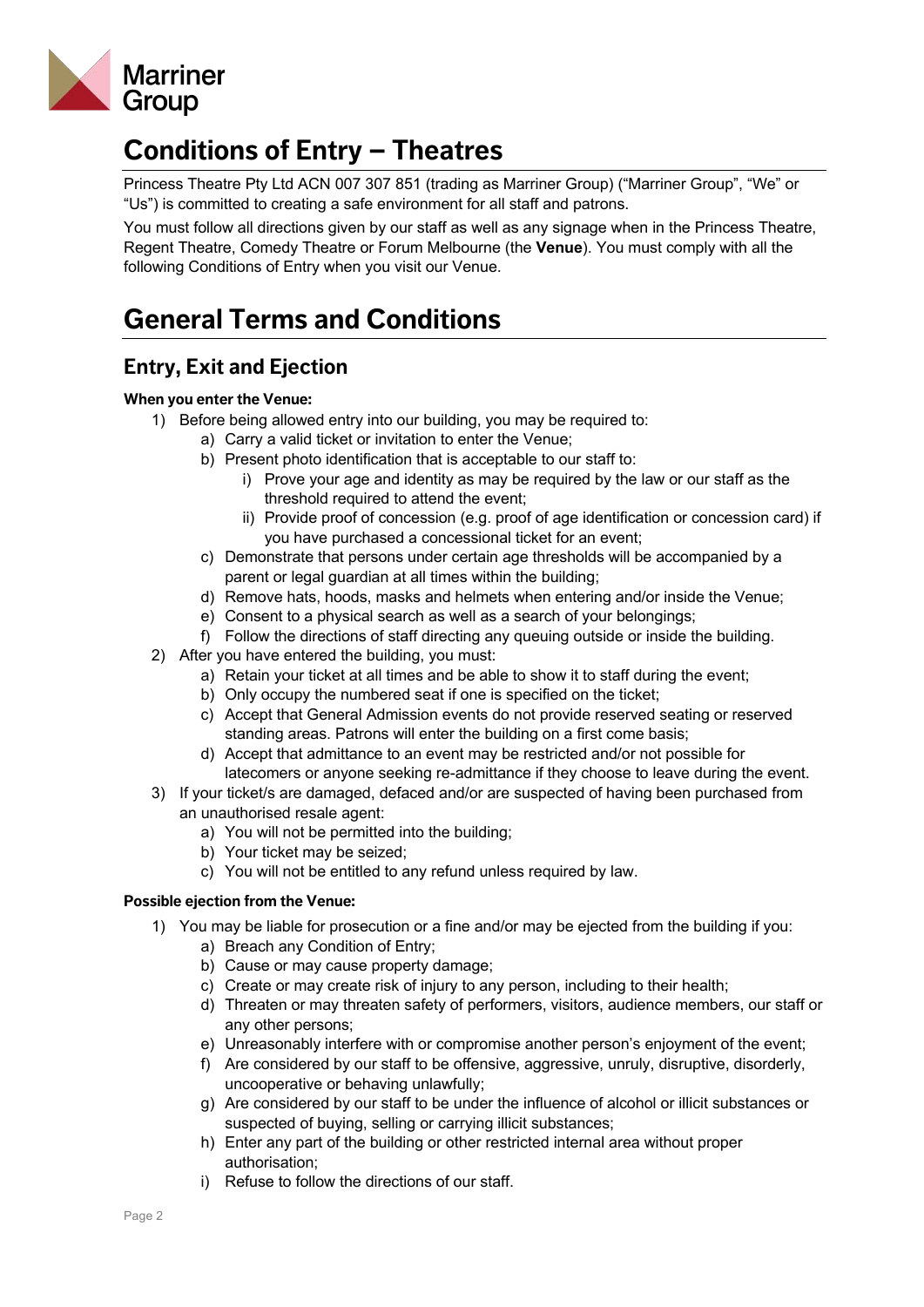

2) If you are ejected, you are required by law to move at least 20 metres away from the Venue. You will not be entitled to any refund and may be refused re-entry indefinitely.

#### **When you exit the Venue:**

When the event ends and/or you exit the building, you must:

- 1) Exit in an orderly and appropriate manner;
- 2) Follow the directions of staff to clear an area or access way;
- 3) Not cause undue noise or disruption to the adjacent amenity or neighbouring properties.

# **Your Behaviour**

- 1) You must behave in an appropriate and responsible manner that does not interfere with the safety or enjoyment of others;
- 2) You must not touch or interfere with the artwork or any other objects on display in exhibitions, displays or otherwise in the Venue;
- 3) Crowd surfing, stage diving, climbing on structures or any other form of dangerous and highrisk behaviour is not permitted or encouraged. All patrons are responsible for their own safety.
- 4) You must cooperate with our staff and follow any direction given which is legally required or we consider will maximise the safety of the Venue for all patrons including keeping aisles and doorways clear at all times;
- 5) There is no dress code for our venues. Guests are asked to avoid thongs and instead wear proper footwear to avoid personal injury;
- 6) If the majority of patrons wish to stand / dance at a seated performance, we may allow patrons to stand. However, if the majority of patrons' enjoyment is impacted by a small number of people standing / dancing, then our staff may direct them to be seated and/or ask them to relocate to an alternative area if it is available;
- 7) You agree not to access areas that you are not authorised to do so;
- 8) You agree not to transmit or record any description, account, picture, or reproduction of the event without the express permission of the artist. This may include images and recordings via a mobile phone.

If you feel that your enjoyment of an event is being compromised in any way or by the actions of another person, please contact our staff immediately so that we can try and find a solution. We cannot provide a solution after an event has concluded.

# **Health & Safety**

#### **Patron and Guest Health**

- 1) Before attending the Venue, you agree to undertake a reasonable assessment of your health status insofar as it may affect other patrons, guests and employees.
- 2) You must not attend the Venue if you are in isolation as a result of a COVID diagnosis, including if you are awaiting the results of a COVID test, or if you are known to have another contagious illness that may reasonably be transmissible at mass gathering events.
- 3) You acknowledge and agree that we may refuse you entry to the Venue, or require you to leave the Venue, in any of the following circumstances:
	- a) You refuse to comply with any health and safety protocols or requirements (including for COVID) notified to you by us;
	- b) You refuse to comply with any reasonable health and safety directions given by our staff;
	- c) we reasonably believe there is a risk that you may have or be carrying COVID; or
	- d) you are required to be in isolation as a result of COVID diagnosis.

You accept that in any of the above circumstances, ticket refunds or exchanges will not be provided unless required by law.

4) You acknowledge that you may be asked to wait before entering, or be refused entry to parts of the Venue that have reached their total person limit.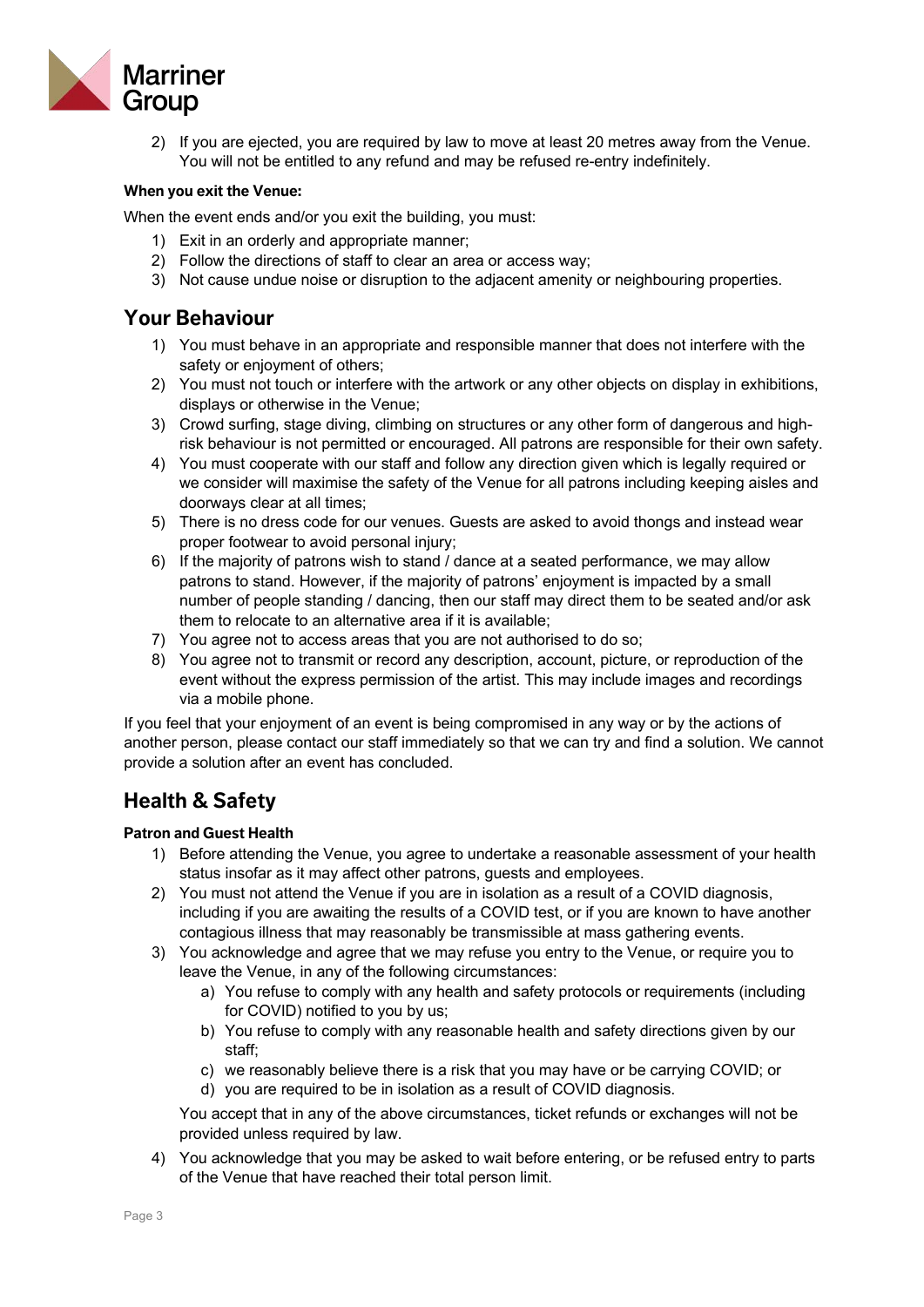

- 5) You agree to comply with any health and safety related safety protocols or requirements notified by us while present at the Venue, which may include (but is not limited to):
	- a) health-based screening and monitoring;
	- b) wearing of approved fitted face masks where required;
	- c) hand hygiene requirements (including hand sanitising);
	- d) physical distancing requirements (including while queuing);
	- e) person density limits, including person limits for particular spaces and areas; and
	- f) any other health and safety protocols required due to applicable government directions.

#### **Assumption of risk**

- 1) By entering the Venue, you acknowledge that there remains an unquantifiable risk of transmission of viral illness (including COVID). You acknowledge the contagious nature of COVID and voluntarily assume the risk that you may be exposed to or infected by COVID as a result of attending the Venue, and that such exposure or infection may result in personal injury, illness, permanent disability, and/or death.
- 2) You understand that the risk of becoming exposed to or infected by COVID at the Venue may result from the actions, omissions, or negligence of yourself or others, including, but not limited to the directors, officers, employees, representatives, contractors (and their respective employees), invitees or agents of Marriner Group and the event organiser.
- 3) You release and forever discharge Marriner Group, its directors, officers, employees, representatives, contractors (and their respective employees), agents and the event organiser from any claim which you have or may have in respect of, or arising out of, being exposed to or being infected with COVID as a result of attending the Venue.

## **Use of Your Image**

You consent to and authorise us to film, record or photograph you (**Recording**), and to reproduce Recordings in any audio, video, or photographic display or other transmission, exhibition, publication or reproduction in any medium or context for any purpose without further authorisation by, or compensation or attribution to you. All Recordings are our sole property and you release us from liability arising on account of such usage.

Security cameras operate in and around the Venue and you acknowledge that you may be filmed.

## **Liability**

You enter the building at your own risk. To the maximum extent permitted by law, we will not be responsible for any loss, damage, harm, or injury arising from your entry to the Venue.

## **Your Belongings**

If you bring personal belongings into the Venue:

- 1) You are solely responsible for those items;
- 2) You must not leave any bag or personal items unattended;
- 3) You must not bring any prohibited items (see below) into the Venue;
- 4) You must not bring a bag larger than A4 size into the Venue.

We reserve the right to:

- 1) Inspect and search you and your belongings when you enter and while you are in the Venue;
- 2) Refuse some or all personal belongings from entering the Venue or being stored in our cloakroom;
- 3) Require any bag or personal items to be stored in our cloakroom if you wish to bring it into the building. Items stored in our cloakroom will be stored at your own risk and we accept no responsibility for them.
- 4) Restrict and remove any flags or fan signs if they are not smaller than A4, soft, able to be readily put away and/or if they affect other people's enjoyment and/or if you are requested by staff.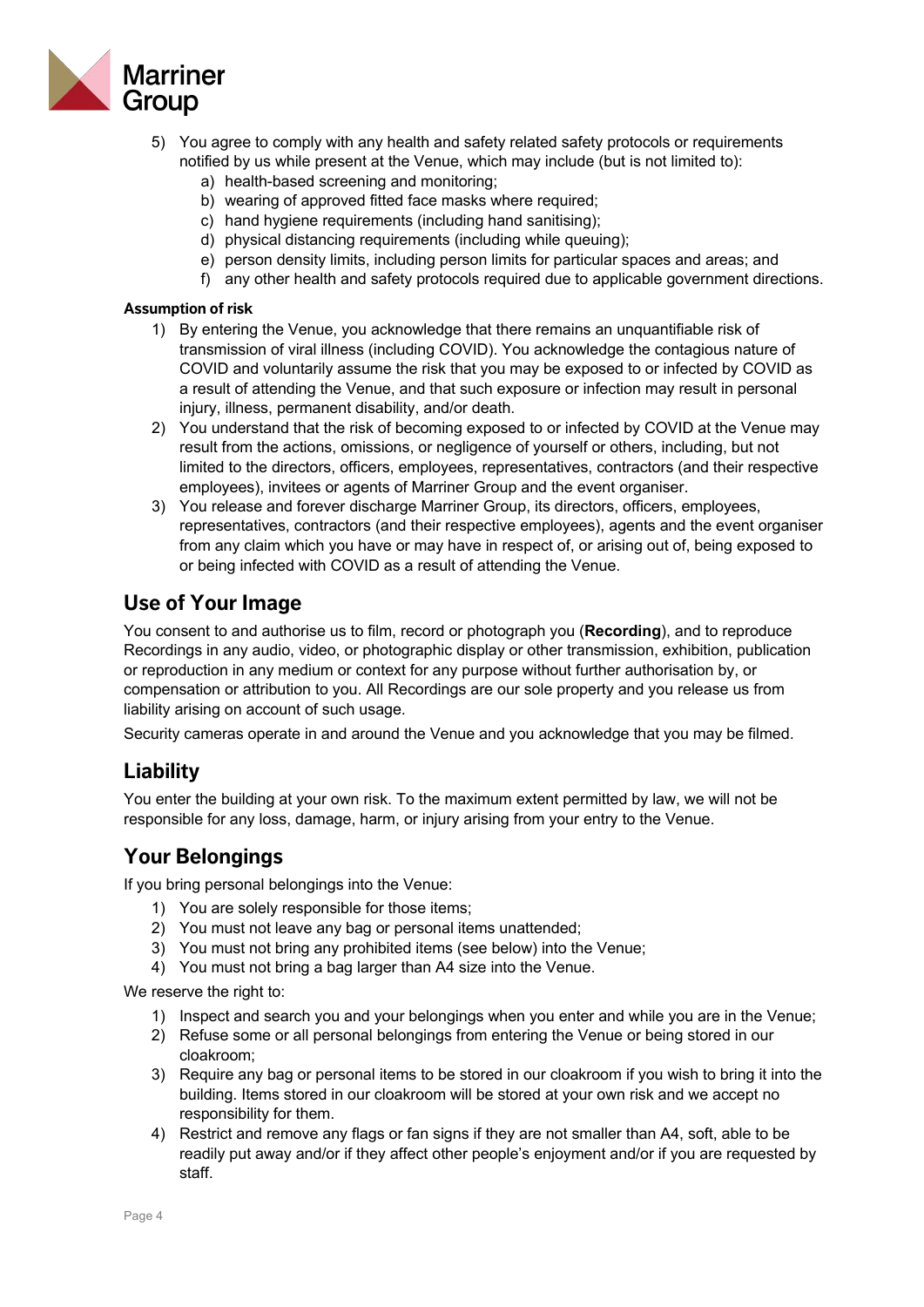

# **Smoking and Illicit Substances**

Illicit substances along with the smoking of cigarettes, cigars, vaporisers and e-cigarettes will not be permitted inside any part of our Venue (including toilets, backstage and dressing rooms).

Designated smoking areas are nominated in the street outside the Venue.

# **Prohibited Items**

You are prohibited from bringing the following items into our Venue (**Prohibited Items**):

- 1) Alcohol
- 2) Glass, cans or open drink containers containing non-alcoholic and/or alcoholic drinks
- 3) Any illegal substances including controlled, dangerous or illicit drugs
- 4) Incendiary devices (flares, fireworks and smoke bombs)
- 5) Weapons of any nature as well as laser lights
- 6) Animals (other than registered assistance animals)
- 7) Bicycles, scooters, skateboards and rollerblades / skates
- 8) Large cameras, tablets, laptops, audio recording devices, video cameras, tripods or drones
- 9) Unauthorised advertising material or flyers
- 10) Umbrellas
- 11) Textas, felt pens, marker pens, paint or similar items
- 12) Prams, pushers, and strollers
- 13) Bags larger than A4 size, or any large item that cannot be placed under a seat

14) Any other item that in our opinion could cause harm, public nuisance or create a trip hazard.

We reserve the right to:

- 1) refuse entry to any person found to have any Prohibited Items in their possession;
- 2) require the Prohibited Item to be stored in our cloak room;
- 3) refuse the Prohibited Item from being brought into our Venue.

# **Liquor Licensing Rules**

It is a condition of entry that you will comply with Victorian liquor licensing laws and respect our adherence to Responsible Service of Alcohol principles.

- 1) You may not bring your own alcohol into the building;
- 2) If you are considered to be intoxicated, affected or behaving inappropriately, you may be refused entry/evicted from the Venue and/or may be refused alcohol service at our discretion;
- 3) You may only consume alcohol inside the Venue's designated licensed areas. You may not be permitted to take alcohol into some areas of the Venue at some events;
- 4) You may be required to empty water bottles before entering the Venue. If so, free water will be provided;
- 5) Minors:
	- a) You accept that entry of minors at licensed events is at our sole discretion. If we approve entry, a parent or guardian must remain with/beside the minor at all times, is responsible for minor and the adult may also be refused alcohol;
	- b) The minimum acceptable age for a minor attending a licensed event at Forum Melbourne will be sixteen (16) years;
	- c) We may require appropriate age identification for any person seeking to enter our Venue and if seeking to purchase and/or consume alcohol. If age identification is not accepted, or considered to be fraudulent, you may be refused entry without recourse or compensation and/or your identification may be confiscated;
	- d) You accept it is an offence for minors to purchase or consume alcohol, or for a person to supply alcohol to a minor;
	- e) You accept that events which are promoted as All Ages events may have different requirements including no alcohol being served to any person and no pass-outs being provided to any person.